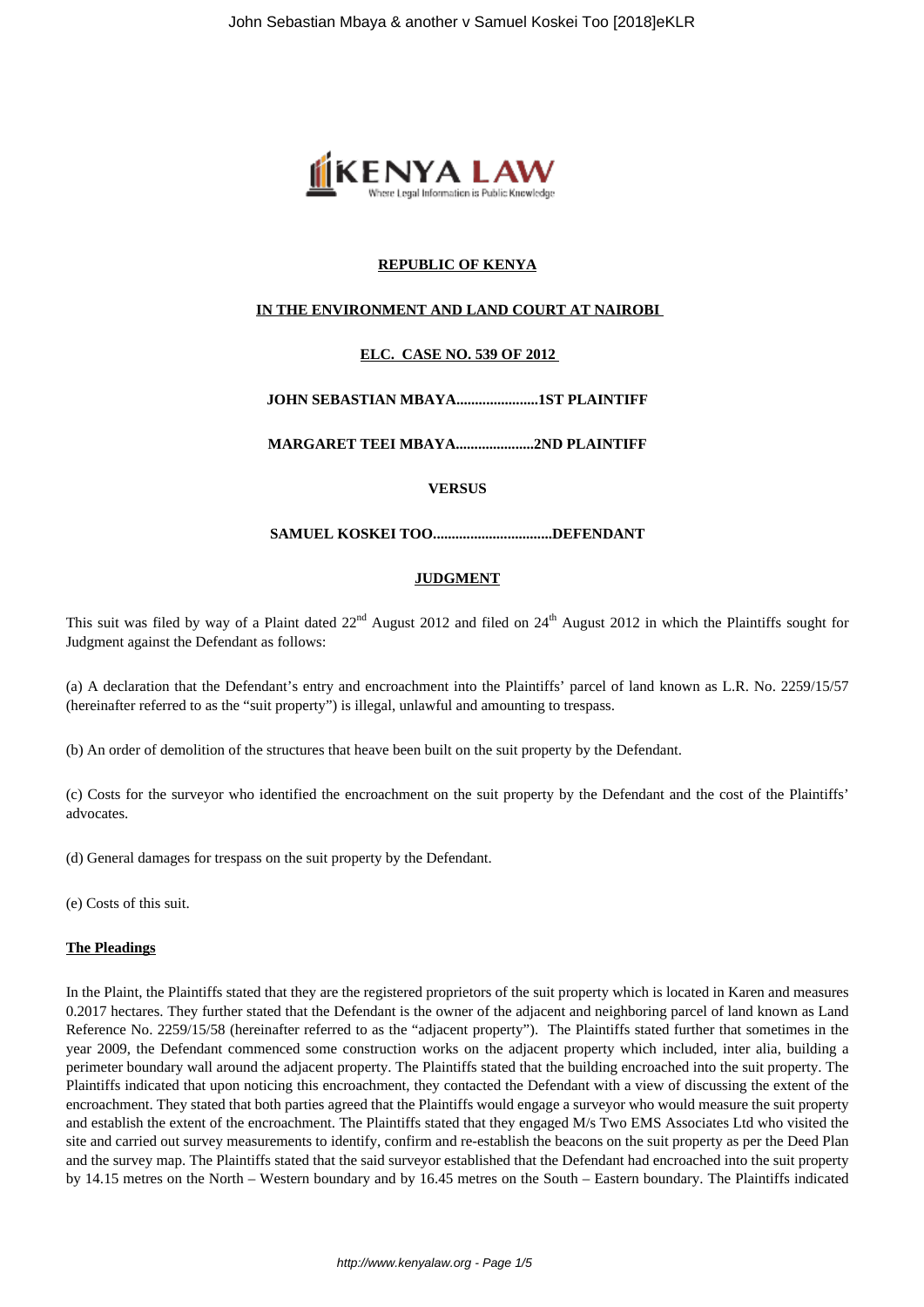that the said surveyors prepared a Report containing these findings which they would produce at the hearing. The Plaintiffs also stated that they wrote to the Defendant on 23<sup>rd</sup> October 2009 forwarding to him the surveyor's report but that the Defendant did not immediately respond. The Plaintiffs stated that they proceeded to serve the Defendant with 14 days' notice to vacate from the suit property. They also indicated that the Defendant chose to contract his own surveyors and responded to the Plaintiffs confirming the encroachment and pleading for his main house to be saved. The Plaintiffs further stated that the Defendant offered to purchase the suit property as a way of sorting out the problem. The Plaintiffs stated that they considered this request and on humanitarian grounds agreed to sell the suit property to the Defendant at a purchase price of Kshs. 18 million. They stated that they entered into a Sale Agreement with the Defendant to this effect on  $17<sup>th</sup>$  September 2010. The Plaintiffs averred that it was a term of the said Sale Agreement that the Defendant would pay to the Plaintiffs a deposit of Kshs. 3,500,000/- at the time of execution. They stated that the Defendant breached that terms as he only paid them Kshs. 2 million 10 days after the said Sale Agreement was executed. The Plaintiffs averred that as a result of that breach, they were compelled to terminate the said Sale Agreement and to refund the Defendant the Kshs. 2 million on 28<sup>th</sup> September 2010. The Plaintiffs further averred that sometimes in January 2012, the Defendant approached them and pleaded that he had gotten into financial problems but was not out of them and was ready to purchase the suit property at Kshs. 22 million. The Plaintiffs averred that up to date, the Defendant has neither purchased the suit property nor removed his structures build on the suit property despite several reminders and requests.

The Defendant entered appearance on 19<sup>th</sup> September 2012 but did not file a defence. The Plaintiffs filed their Request for Judgment on  $18<sup>th</sup>$  December 2012 and their request was granted on  $14<sup>th</sup>$  February 2013.

#### **The Evidence**

The matter proceeded for formal proof on  $16<sup>th</sup>$  May 2017 when only the 1<sup>st</sup> Plaintiff testified. The 1<sup>st</sup> Plaintiff, John Sebastian Mbaya, told the court that he together with the  $2<sup>nd</sup>$  Plaintiff, who is his wife, are the registered owners of the suit property. He produced a copy of the title deed before court as evidence of this assertion. He then told the court that the Defendant was the owner of the adjacent property and that he had encroached into the suit property. The 1<sup>st</sup> Plaintiff told the court that in the year 2009, he visited the suit property and found that the Defendant had put up a stone perimeter wall on the suit property. He stated that he approached the Defendant and told him of this encroachment. He told the court that the Defendant told him to engage a surveyor to identify the beacons and find out if there was encroachment. He stated that he approached a land surveyor who identified the beacons and gave him a report showing that the Defendant had encroached into the suit property. The 1<sup>st</sup> Plaintiff produced the Surveyor's Report in evidence which showed that the Defendant had encroached into the suit property by 14.15 metres on the North – Western boundary and by 16.45 metres on the South – Eastern boundary. He told the court that he sent this Surveyor's Report to the Defendant who chose to engage his own surveyor. The 1<sup>st</sup> Plaintiff told the court that the Defendant's surveyor arrived at the same finding as his surveyor. He further told the court upon receiving the confirmation from his own surveyor that he had encroached into the suit property, the Defendant wrote to him an undated letter received on  $28<sup>th</sup>$  January 2010 confirming the encroachment, apologizing for it and pleading that his house be saved. The 1<sup>st</sup> Plaintiff produced a copy of the said letter. The 1<sup>st</sup> Plaintiff told the court that the suit property could not be subdivided due to the minimum acreage of parcel in Karen of  $\frac{1}{2}$  acre so they decided that the Defendant purchases the entire suit property. He told the court that they entered into a Sale Agreement dated  $17<sup>th</sup>$  September 2010, in which they agreed to sell the suit property to the Defendant for Kshs. 18 million. He added that it was a term of that Sale Agreement, a copy of which he produced, that the Defendant was to pay them a deposit of Kshs. 3,750,000/- upon execution and the balance within 90 days. He told the court that the Defendant only paid them a deposit of Kshs. 2 million. He further stated that as a result of this breach, they called off the transaction and refunded to the Defendant his Kshs. 2 million. He then told the court that sometime in 2012, he decided to develop the suit property. He testified that he wrote to the Defendant to remove his structures on the suit property to enable him to develop it. He told the court that come June 2012, the Defendant approached them again with an explanation that he had financial problems that is why he had not managed to honour his obligation but made another offer to buy the suit property for Kshs. 22 million. The 1<sup>st</sup> Plaintiff told the court that they agreed to this offer but that the Defendant again failed to honour this offer. He stated that they proceeded with their plans to develop the suit property and commenced by building a perimeter wall which they could not complete because of the encroachment. He told the court that he had a subsequent engagement with the Defendant in which they agreed to sell the suit property to him for Kshs. 37,500,000/- inclusive of compensation for the perimeter wall. He stated that the terms were that the Defendant deposit with them Kshs. 20 million upon which they would sign a sale agreement. The  $1<sup>st</sup>$  Plaintiff stated that the Defendant only deposited Kshs. 8 million in 3 deposits. He told the court that the Defendant never paid any other amount to them. He told the court that they proceeded to develop the suit property with an office block, drawings of which were approved by the Nairobi County Government. He told the court that they were asking the court to declare the Defendant's encroachment into the suit property as illegal and trespass and to issue an order allowing them to demolish the structures built on the suit property.

#### **The Issues for Determination**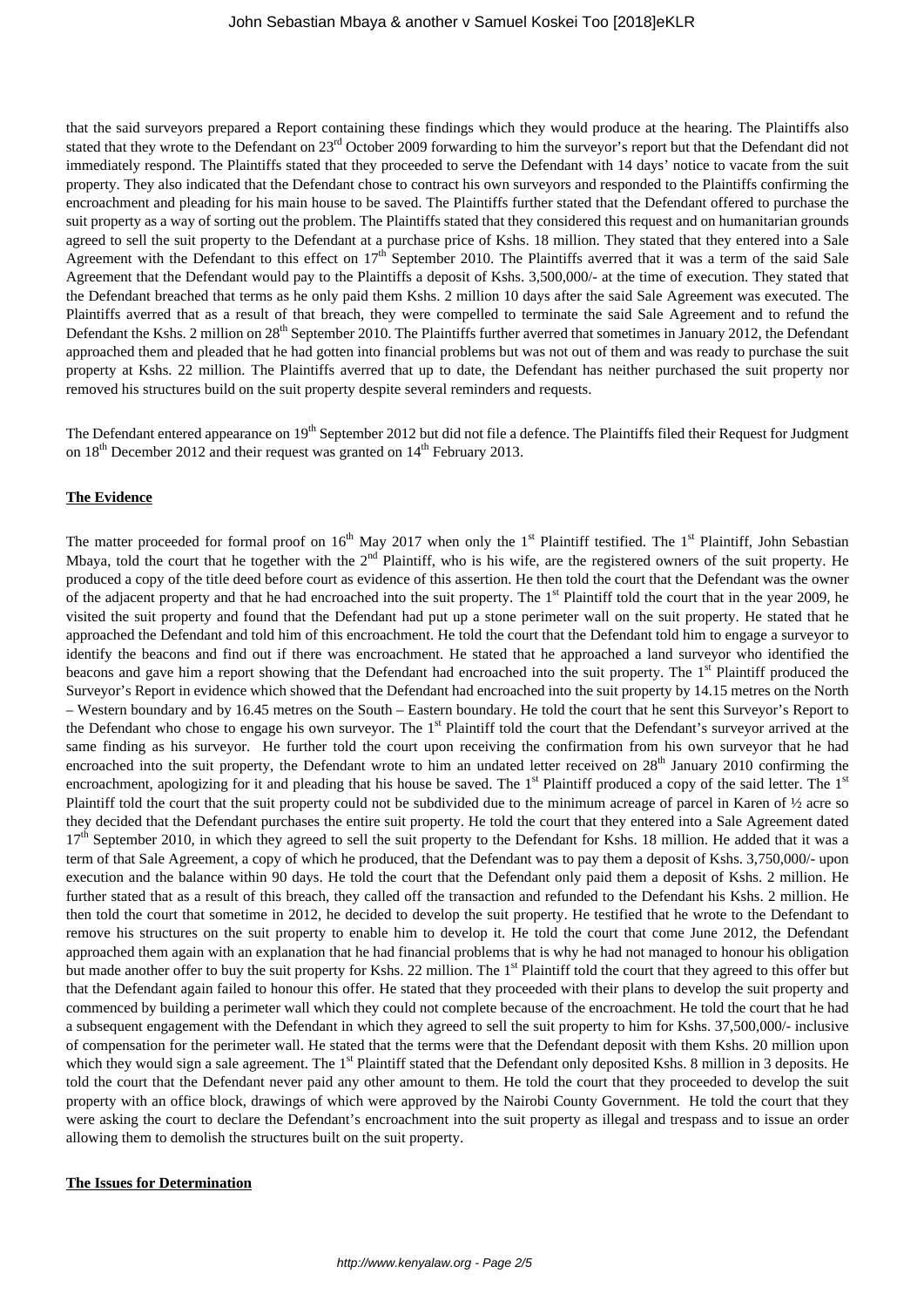The following are the issues that arise for determination in this suit:

- (a) Whether the Plaintiffs are the registered proprietors of the suit property.
- (b) Whether the Defendant has illegally and unlawfully encroached into the suit property amounting to trespass.

(c) Whether or not to issue an order of demolition of the structures that have been built on the suit property by the Defendant.

(d) Whether to order the Defendant to pay the costs of the surveyor who identified the encroachment on the suit property by the Defendant.

(e) Whether to condemn the Defendant to pay the Plaintiffs general damages for trespass on the suit property.

(f) Determine who is to bear the costs of this suit.

#### **Analysis and Determination**

(a) Whether the Plaintiffs are the registered proprietors of the suit property.

In his assertion that he and the  $2<sup>nd</sup>$  Plaintiff are the registered proprietors of the suit property, the  $1<sup>st</sup>$  Plaintiff produced a copy of their title deed. The law is very clear on the position of title holders of land such as the Plaintiffs. The position of the holder of a title deed over a parcel of land is well stated in **Section 26(1)** of the **Land Registration Act** which provides as follows:

*"The certificate of title issued by the Registrar upon registration, or to a purchaser of land upon a transfer … shall be taken by all courts as prima facie evidence that the person named as proprietor of the land is the absolute and indefeasible owner , … and the title of that proprietor shall not be subject to challenge, except-*

*(a) On the ground of fraud or misrepresentation to which the person is proved to be a party; or*

#### *(b) Where the certificate of title has been acquired illegally, unprocedurally or through a corrupt scheme."*

In this suit, the Plaintiffs' title to the suit property has not been challenged in any way by the Defendant on any of the grounds enumerated above. That being the case, this court finds that the Plaintiffs are the duly registered proprietors of the suit property.

## (b) Whether the Defendant has illegally and unlawfully encroached into the suit property amounting to trespass.

It is the Plaintiffs' contention that the Defendant, who is the registered proprietor of the adjacent property, has illegally and unlawfully encroached into the suit property. As evidence to prove this assertion, the  $1<sup>st</sup>$  Plaintiff produced to this court a Survey Report dated 19<sup>th</sup> October 2009 prepared by M/s Two EMS Associates Ltd. According to that report, the said surveyor established that the Defendant had encroached into the suit property by 14.15 metres on the North – Western boundary and by 16.45 metres on the South – Eastern boundary. When this report was forwarded to the Defendant, the Defendant wrote an undated letter received by the Plaintiffs on 28<sup>th</sup> January 2010, a copy of which was produced in court, in which by his own admission the Defendant confirmed that the said encroachment was true and he apologized for it.

My finding is that the Defendant admitted the encroachment as alleged by the Plaintiffs.

(c) Whether or not to issue an order of demolition of the structures that have been built on the suit property by the Defendant.

With the finding that the Plaintiffs are the registered proprietors of the suit property, it follows that the Plaintiffs have the rights over the suit property as set out in **section 24(a)** of the **Land Registration Act** which provides as follows: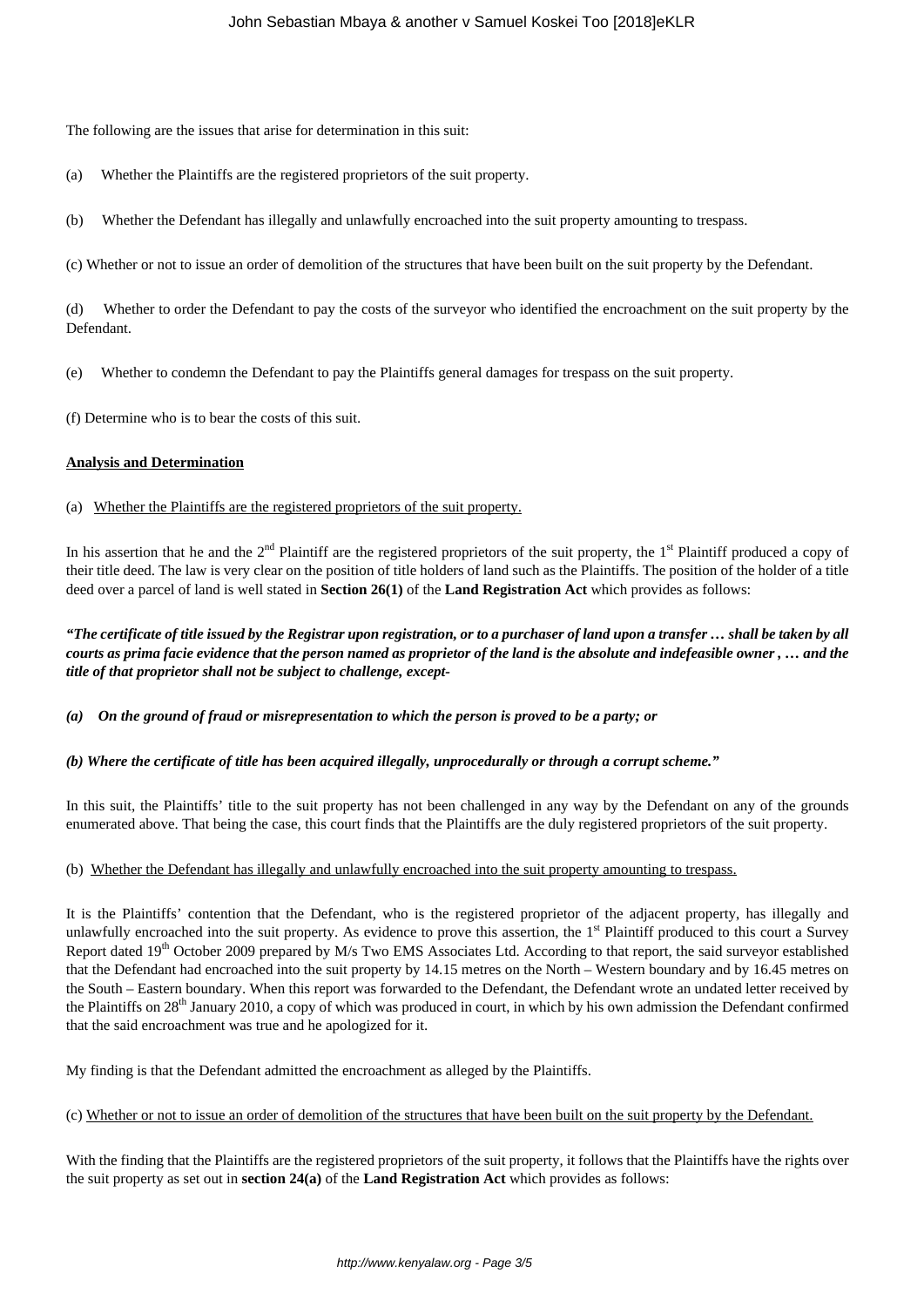## *"Subject to this Act, the registration of a person as the proprietor of land shall vest in that person the absolute ownership of that land together with all rights and privileges belonging or appurtenant thereto."*

One of the rights and privileges belonging to ownership of land is the right to have exclusive use and possession of the land to the exclusion of all others. In this particular case, the Plaintiffs, as the registered proprietors of the suit property, are entitled to have full possession and occupation of the entire suit property to the exclusion of the Defendants. This being the legal position, this court finds no difficulty in proceeding to issue an order of demolition of the structures that have been built on the suit property by the Defendant.

# (d) Whether to order the Defendant to pay the costs of the surveyor who identified the encroachment on the suit property by the Defendant.

The Plaintiffs have prayed that they be refunded the sums of money that they paid to the surveyor who prepared the Survey Report that they produced in court. Such fees are in the nature of special damages which have to be specifically pleaded. A careful study of the Plaint filed herein reveals that no specific amount was pleaded. Even during his oral testimony, the 1<sup>st</sup> Plaintiff did not mention how much he paid to the surveyor. No receipts evidencing any payment were produced before this court. The finding of this court is that the costs of the surveyor were not specifically pleaded and cannot therefore be refunded.

#### (e) Whether to condemn the Defendant to pay the Plaintiffs general damages for trespass on the suit property.

There is no doubt in the mind of the court that the Plaintiffs have been denied the use of the suit property owing to the Defendant's illegal and unlawful encroachment since the year 2009. It has been demonstrated that the Plaintiffs have, on numerous occasions, tried to engage the Defendant to purchase the suit property or remove his structures erected thereon to no avail. The Defendant admitted that he had indeed encroached into the suit property to the extent stated in the Surveyor's Report. That being the position, I find that the Plaintiffs are entitled to be awarded general damages for the trespass on the suit property by the Defendant. To this extent, the court hereby states that the Defendant shall pay to the Plaintiffs general damages for his trespass on the suit property of the sum of Kshs. 5 million.

## (f) Determine who is to bear the costs of this suit.

Arising from the foregoing, Judgment is entered in favour of the Plaintiffs as enumerated herein and the costs of this suit are awarded to the Plaintiffs.

It is so ordered.

## **SIGNED AND DATED BY LADY JUSTICE MARY M. GITUMBI AT NAIROBI THIS 17TH DAY OF OCTOBER 2018.**

## **MARY GITUMBI**

**JUDGE**

## **DELIVERED BY JUSTICE BERNARD EBOSO AT NAIROBI**

## **THIS 22ND DAY OF OCTOBER 2018.**

## **B. M. EBOSO**

## **JUDGE**